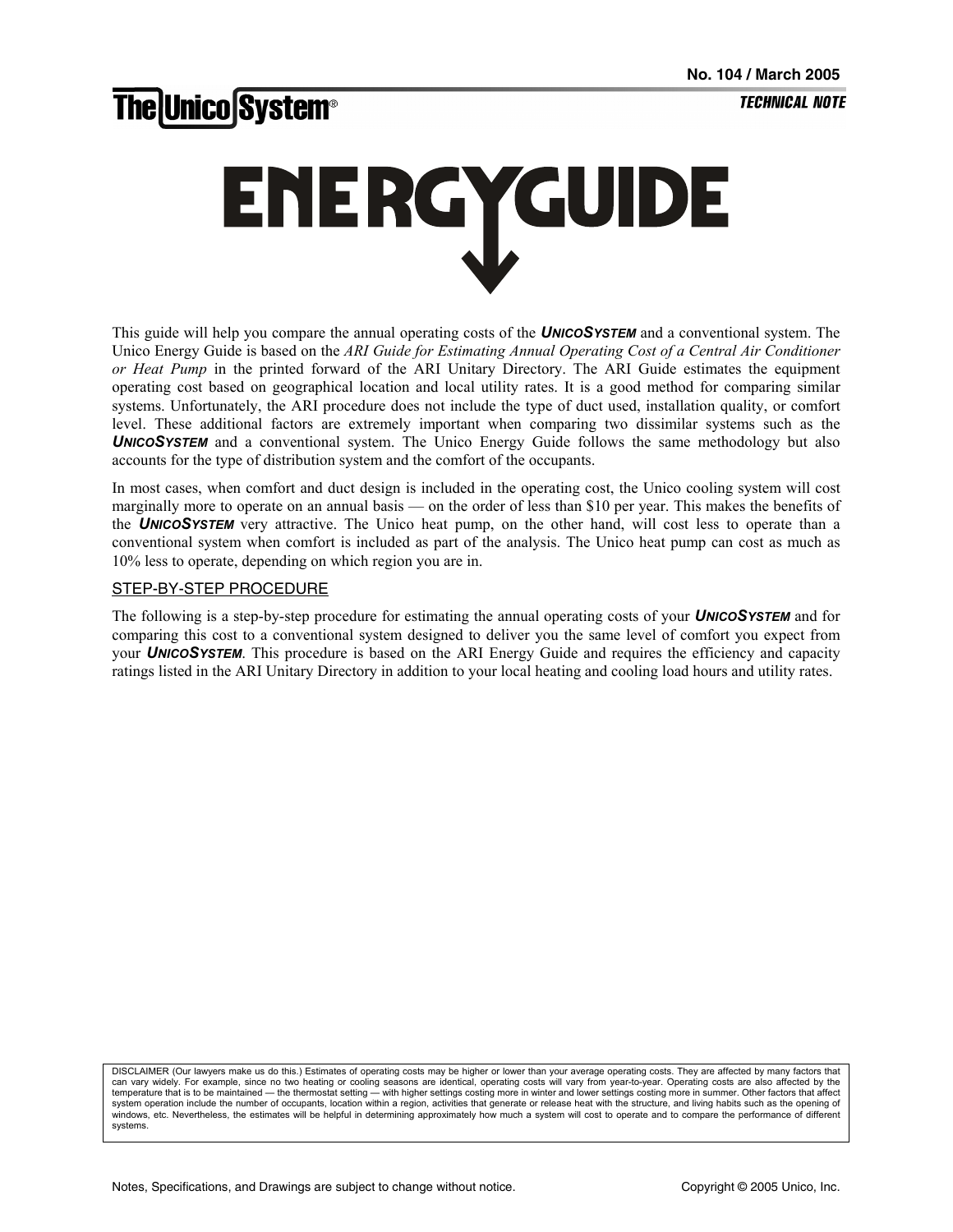## **Completed Sample Worksheet**

#### A.The Building

- 
- 2. Outdoor Design Temperature
- 3. Local Power Rates
- 4. Load Hours (Fig. 1 and 2)

#### **Type of System**

- B. Summer (Cooling) Load
	- 1. Indoor Design Temperature
	- 2. Building Heat Gain
	- 3. Duct Loss
	- 4. Duct Heat Gain
	- 5. Total Heat Gain
- C. Winter (Heating) Load
	- 1. Indoor Design Temperature
	- 2. Building Heat Loss
	-
	- 4. Duct Heat Loss
	- 5. Total Heat Loss
- D. Equipment Data from ARI Directory
	- 1. Outdoor Equipment
	- 2. Indoor Equipment
	- 3. Rated Unit Cooling Capacity
	- 4. Rated Cooling Efficiency, SEER
	- 5. Rated Unit Heating Capacity
	- 6. Rated Heating Efficiency, HSPF
	- 7. Average Heating Annual Operating Cost
- E. Calculate Estimated Cooling Cost
	- 1. Cooling Cost = (B.5)(A.3a)(A.4a)/((1000)(D.4)) \$ **300 305**
- F. Calculate Estimated Heating Cost

 $\overline{\phantom{a}}$ 

- 1. Conventional Heating Cost Factor<sup>3</sup> (Table 1) **2.291** 
	- 2. UnicoSystem Heating Cost Factor (Table 2) **1.804**
	- 3. Heating Cost =  $(A.3b)(A.4b)(D.7)(F.1)/((2080)(0.0831<sup>4</sup>))$
	- 4. Heating Cost =  $(A.3b)(A.4b)(D.7)(F.2)/((2080)(0.0831<sup>4</sup>))$

| 1. Location                                                  |               |    | St. Louis, Missouri<br>(Region IV) |        |                              |
|--------------------------------------------------------------|---------------|----|------------------------------------|--------|------------------------------|
| 2. Outdoor Design Temperature                                | $\circ$ F     | a) |                                    |        | Summer  94°F DB / 75°F WB    |
|                                                              |               | b) | Winter                             |        | $8^{\circ}$ F                |
| 3. Local Power Rates                                         | \$/kW-hr      | a) | Summer                             |        | 0.0831                       |
|                                                              | \$/kW-hr      | b) | Winter                             |        | 0.0750                       |
| 4. Load Hours (Fig. 1 and 2)                                 | Hour          | a) | Summer                             |        | 1100                         |
|                                                              | Hour          | b) | Winter                             |        | 2000                         |
|                                                              |               |    |                                    |        |                              |
| Type of System                                               |               |    | <b>Conventional System</b>         |        | <b>Unico System</b>          |
| B. Summer (Cooling) Load                                     |               |    |                                    |        |                              |
| 1. Indoor Design Temperature                                 | °F            |    | 75                                 |        | 78                           |
| 2. Building Heat Gain                                        | Btu/hr        |    | 40,000                             |        | 34,000                       |
| 3. Duct Loss                                                 | $\frac{0}{0}$ |    | 15 <sup>1</sup>                    |        | $\mathbf{8}^2$               |
| 4. Duct Heat Gain                                            | Btu/hr        |    | 6,000                              |        | 2,720                        |
| 5. Total Heat Gain                                           | Btu/hr        |    | 46,000                             |        | 36,720                       |
| C. Winter (Heating) Load                                     |               |    |                                    |        |                              |
| 1. Indoor Design Temperature                                 | $\circ$ F     |    |                                    | 72     |                              |
| 2. Building Heat Loss                                        | Btu/hr        |    |                                    | 60,000 |                              |
| 3. Duct Loss                                                 | $\%$          |    | 20                                 |        | 12                           |
| 4. Duct Heat Loss                                            | Btu/hr        |    | 12,000                             |        | 7,200                        |
| 5. Total Heat Loss                                           | Btu/hr        |    | 72,000                             |        | 67,200                       |
| D. Equipment Data from ARI Directory                         |               |    |                                    |        |                              |
| 1. Outdoor Equipment                                         |               |    |                                    |        | Trane 4TWX4048A1             |
| 2. Indoor Equipment                                          |               |    | 4TTE3F49A                          |        | MB4860L +<br><b>MC4860HX</b> |
| 3. Rated Unit Cooling Capacity                               | Btu/hr        |    | 50,500                             |        | 42,000                       |
| 4. Rated Cooling Efficiency, SEER                            | Btuh/W        |    | 14.0                               |        | 11.0                         |
| 5. Rated Unit Heating Capacity                               | Btu/hr        |    | 45,000                             |        | 42,000                       |
| 6. Rated Heating Efficiency, HSPF                            | Btuh/W        |    | 8.45                               |        | 7.0                          |
| 7. Average Heating Annual Operating Cost                     | \$            |    | 815                                |        | 787                          |
| E. Calculate Estimated Cooling Cost                          |               |    |                                    |        |                              |
| 1. Cooling Cost = (B.5)(A.3a)(A.4a)/((1000)(D.4))            | \$            |    | 300                                |        | 305                          |
| F. Calculate Estimated Heating Cost                          |               |    |                                    |        |                              |
| 1. Conventional Heating Cost Factor <sup>3</sup> (Table 1)   |               |    | 2.291                              |        |                              |
| 2. UnicoSystem Heating Cost Factor (Table 2)                 |               |    |                                    |        | 1.804                        |
| 3. Heating Cost = $(A.3b)(A.4b)(D.7)(F.1)/((2080)(0.08314))$ | \$            |    | 1620                               |        |                              |

)) \$ **1232**

In this example, the Unico System will cost approximately \$5 dollars more per year to cool the residence but will save \$388 to heat per year for a total energy savings of \$383.

<sup>2</sup> Ref: Dunham-Bush internal company test report, 1976.

<sup>1</sup> Ref: Florida Energy Report average home thermal losses for duct in non-conditioned air space, 1985.

Copyright © 2005 Unico, Inc. <sup>3</sup> With a comfort controller added to maintain a constant discharge temperature of 100°F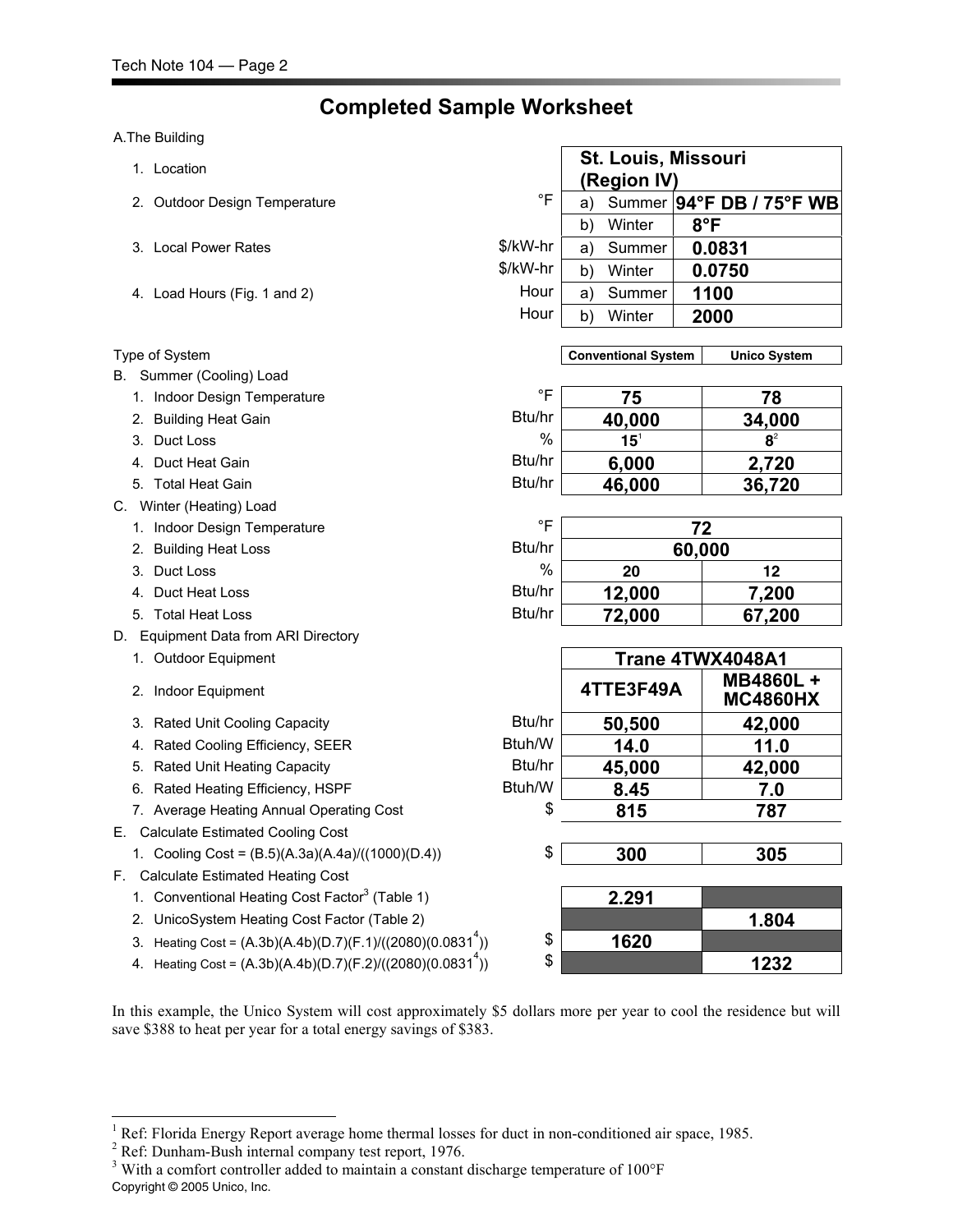

Figure 1. Cooling Load Hours



Figure 2. Heating Load Hours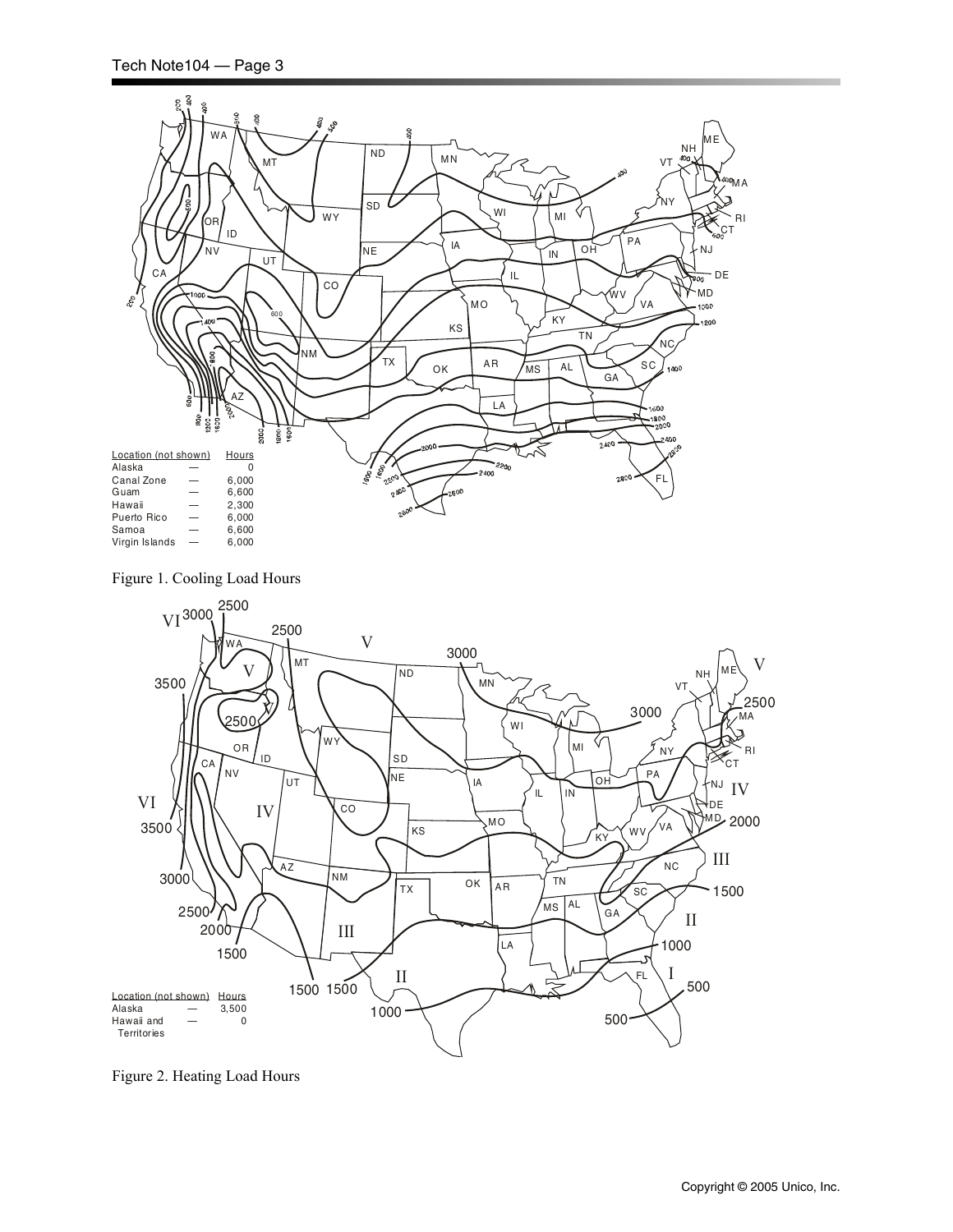#### Table 1. Heating Cost Factor for Conventional System with Electric Comfort Controller (Maintains 100°F air temperature)

|                                   |                         |       |                |                |                |                |                | Building Heat Loss, MBtu/hr<br>(MBtu/hr times $1000 = Btu/hr$ |                |                |                |                |                |                |                |                |                |
|-----------------------------------|-------------------------|-------|----------------|----------------|----------------|----------------|----------------|---------------------------------------------------------------|----------------|----------------|----------------|----------------|----------------|----------------|----------------|----------------|----------------|
| Range of Comparability,<br>Btu/hr |                         | 5     | 10             | 15             | 20             | 25             | 30             | 35                                                            | 40             | 50             | 60             | 70             | 80             | 90             | 100            | 110            | 130            |
| Up to 12,499                      | Region I                | 0.598 | 1.118          | 1.607          |                |                |                |                                                               |                |                |                |                |                |                |                |                |                |
|                                   | Region II               | 0.694 | 1.302          | 1.850          | 2.444          |                |                |                                                               |                |                |                |                |                |                |                |                |                |
|                                   | Region III              | 0.771 | 1.452          | 2.066          | 2.677          |                |                |                                                               |                |                |                |                |                |                |                |                |                |
|                                   | Region IV<br>Region V   |       | 1.646<br>1.860 | 2.336<br>2.639 | 3.015<br>3.386 | 3.773<br>4.193 |                |                                                               |                |                |                |                |                |                |                |                |                |
|                                   | Region VI               | 0.656 | 1.234          | 1.753          | 2.304          |                |                |                                                               |                |                |                |                |                |                |                |                |                |
| 12,500-17,499                     | Region I                | 0.408 | 0.779          | 1.118          | 1.442          |                |                |                                                               |                |                |                |                |                |                |                |                |                |
|                                   | Region II               | 0.473 | 0.905          | 1.302          | 1.670          | 2.037          |                |                                                               |                |                |                |                |                |                |                |                |                |
|                                   | Region III              |       | 1.007          | 1.452          | 1.866          | 2.264          | 2.677          |                                                               |                |                |                |                |                |                |                |                |                |
|                                   | Region IV               |       | 1.141          | 1.646          | 2.113          | 2.557          | 3.015          | 3.503                                                         | 4.045          |                |                |                |                |                |                |                |                |
|                                   | Region V<br>Region VI   | 0.447 | 1.291          | 1.860          | 2.388          | 2.886          | 3.386          | 3.913                                                         | 4.479          |                |                |                |                |                |                |                |                |
| 17,500-22,499                     | Region I                |       | 0.856<br>0.598 | 1.234<br>0.867 | 1.583<br>1.118 | 1.927<br>1.359 | 2.304          | 2.726                                                         |                |                |                |                |                |                |                |                |                |
|                                   | Region II               |       | 0.694          | 1.007          | 1.302          | 1.580          | 1.850          |                                                               |                |                |                |                |                |                |                |                |                |
|                                   | Region III              |       |                | 1.122          | 1.452          | 1.765          | 2.066          | 2.366                                                         | 2.677          |                |                |                |                |                |                |                |                |
|                                   | Region IV               |       |                | 1.271          | 1.646          | 1.999          | 2.336          | 2.670                                                         | 3.015          | 3.772          |                |                |                |                |                |                |                |
|                                   | Region V                |       |                | 1.437          | 1.860          | 2.260          | 2.639          | 3.009                                                         | 3.386          | 4.193          | 5.081          |                |                |                |                |                |                |
|                                   | Region VI               |       | 0.656          | 0.954          | 1.233          | 1.498          | 1.753          | 2.016                                                         | 2.304          |                |                |                |                |                |                |                |                |
| 22,500-27,499                     | Region I                |       | 0.485          | 0.708          | 0.918          | 1.118          | 1.312          |                                                               |                |                |                |                |                |                |                |                |                |
|                                   | Region II               |       |                | 0.822          | 1.068          | 1.302          | 1.525          | 1.742                                                         | 1.962          |                |                |                |                |                |                |                |                |
|                                   | Region III<br>Region IV |       |                | 0.914          | 1.189<br>1.348 | 1.452<br>1.646 | 1.704<br>1.930 | 1.947<br>2.203                                                | 2.185<br>2.469 | 2.677<br>3.015 | 3.608          |                |                |                |                |                |                |
|                                   | Region V                |       |                |                | 1.524          | 1.860          | 2.182          | 2.489                                                         | 2.787          | 3.386          | 4.025          | 4.718          | 5.466          |                |                |                |                |
|                                   | Region VI               |       |                | 0.777          | 1.011          | 1.233          | 1.446          | 1.651                                                         | 1.855          |                |                |                |                |                |                |                |                |
| 27,500-32,499                     | Region I                |       |                | 0.598          | 0.779          | 0.952          | 1.118          |                                                               |                |                |                |                |                |                |                |                |                |
|                                   | Region II               |       |                | 0.694          | 0.905          | 1.108          | 1.302          | 1.489                                                         | 1.670          |                |                |                |                |                |                |                |                |
|                                   | Region III              |       |                | 0.771          | 1.007          | 1.234          | 1.452          | 1.663                                                         | 1.866          | 2.264          |                |                |                |                |                |                |                |
|                                   | Region IV               |       |                |                | 1.141          | 1.398          | 1.646          | 1.883                                                         | 2.113          | 2.557          | 3.015          |                |                |                |                |                |                |
|                                   | Region V                |       |                |                | 1.291          | 1.581          | 1.860          | 2.129                                                         | 2.388          | 2.886          | 3.386          | 3.913          | 4.479          |                |                |                |                |
| 32,500-37,499                     | Region VI<br>Region I   |       |                | 0.656<br>0.518 | 0.856<br>0.677 | 1.049<br>0.829 | 1.233<br>0.976 | 1.411<br>1.118                                                | 1.583          | 1.927          | 2.304          |                |                |                |                |                |                |
|                                   | Region II               |       |                |                | 0.785          | 0.964          | 1.136          | 1.302                                                         | 1.463          | 1.773          |                |                |                |                |                |                |                |
|                                   | Region III              |       |                |                | 0.873          | 1.073          | 1.266          | 1.452                                                         | 1.633          | 1.981          | 2.322          |                |                |                |                |                |                |
|                                   | Region IV               |       |                |                |                | 1.216          | 1.434          | 1.646                                                         | 1.850          | 2.241          | 2.621          | 3.015          | 3.433          | 3.889          |                |                |                |
|                                   | Region V                |       |                |                |                | 1.375          | 1.622          | 1.860                                                         | 2.091          | 2.532          | 2.956          | 3.386          | 3.837          | 4.313          |                |                |                |
|                                   | Region VI               |       |                |                | 0.743          | 0.912          | 1.076          | 1.233                                                         | 1.386          | 1.681          | 1.978          |                |                |                |                |                |                |
| 37,500-44,999                     | Region I                |       |                | 0.445          | 0.583          | 0.716          | 0.845          | 0.970                                                         | 1.091          |                |                |                |                |                |                |                |                |
|                                   | Region II               |       |                |                |                | 0.831          | 0.982          | 1.128                                                         | 1.270          | 1.543          | 1.806          |                |                |                |                |                |                |
|                                   | Region III<br>Region IV |       |                |                |                |                | 1.093          | 1.257<br>1.425                                                | 1.417<br>1.605 | 1.723<br>1.952 | 2.017<br>2.281 | 2.604          | 2.937          | 3.286          | 3.657          |                |                |
|                                   | Region V                |       |                |                |                |                |                | 1.611                                                         | 1.815          | 2.206          | 2.578          | 2.938          | 3.300          | 3.680          | 4.076          | 4.490          |                |
|                                   | Region VI               |       |                |                |                | 0.786          | 0.930          | 1.069                                                         | 1.203          | 1.462          | 1.712          | 1.965          | 2.235          |                |                |                |                |
| 45,000-49,999                     | Region I                |       |                |                | 0.507          | 0.624          | 0.738          | 0.849                                                         | 0.957          |                |                |                |                |                |                |                |                |
|                                   | Region II               |       |                |                |                | 0.724          | 0.857          | 0.987                                                         | 1.113          | 1.356          | 1.587          |                |                |                |                |                |                |
|                                   | Region III              |       |                |                |                |                | 0.954          | 1.099                                                         | 1.240          | 1.513          | 1.773          | 2.025          | 2.275          |                |                |                |                |
|                                   | Region IV               |       |                |                |                |                |                |                                                               | 1.405          | 1.714          | 2.008          | 2.291          | 2.569          | 2.853          | 3.149          | 3.461          |                |
|                                   | Region V<br>Region VI   |       |                |                |                | 0.685          |                | 0.934                                                         | 1.589<br>1.054 | 1.938<br>1.284 | 2.270<br>1.505 | 2.588<br>1.719 | 2.898<br>1.937 | 3.211<br>2.164 | 3.532<br>2.422 | 3.867<br>2.687 | 4.584<br>3.317 |
| 50,000-54,999                     | Region I                |       |                |                |                |                | 0.811<br>0.678 | 0.781                                                         | 0.881          | 1.074          |                |                |                |                |                |                |                |
|                                   | Region II               |       |                |                |                |                | 0.787          | 0.907                                                         | 1.024          | 1.250          | 1.466          | 1.674          |                |                |                |                |                |
|                                   | Region III              |       |                |                |                |                |                | 1.009                                                         | 1.140          | 1.394          | 1.637          | 1.870          | 2.099          | 2.327          |                |                |                |
|                                   | Region IV               |       |                |                |                |                |                |                                                               |                | 1.579          | 1.854          | 2.117          | 2.373          | 2.627          | 2.887          | 3.155          |                |
|                                   | Region V                |       |                |                |                |                |                |                                                               |                | 1.786          | 2.096          | 2.393          | 2.680          | 2.963          | 3.247          | 3.540          | 4.162          |
|                                   | Region VI               |       |                |                |                |                | 0.745          | 0.858                                                         | 0.969          | 1.184          | 1.389          | 1.587          | 1.781          | 1.982          | 2.191          | 2.426          | 2.948          |
| 55,000-59,999                     | Region I                |       |                |                |                | 0.523          | 0.620          | 0.714                                                         | 0.807          | 0.985          |                |                |                |                |                |                |                |
|                                   | Region II<br>Region III |       |                |                |                |                |                | 0.829                                                         | 0.937          | 1.146          | 1.346          | 1.539<br>1.719 |                |                |                |                |                |
|                                   | Region IV               |       |                |                |                |                |                |                                                               | 1.043          | 1.277<br>1.447 | 1.502<br>1.702 | 1.947          | 1.929<br>2.183 | 2.136<br>2.413 | 2.645          | 2.881          |                |
|                                   | Region V                |       |                |                |                |                |                |                                                               |                | 1.636          | 1.924          | 2.201          | 2.467          | 2.725          | 2.981          | 3.240          | 3.783          |
|                                   | Region VI               |       |                |                |                |                |                | 0.785                                                         | 0.887          | 1.085          | 1.276          | 1.458          | 1.636          | 1.812          | 1.997          |                |                |
| 60,000-64,999                     | Region I                |       |                |                |                | 0.486          | 0.577          | 0.666                                                         | 0.752          | 0.920          | 1.082          |                |                |                |                |                |                |
|                                   | Region II               |       |                |                |                |                |                | 0.773                                                         | 0.874          | 1.070          | 1.259          | 1.441          | 1.616          |                |                |                |                |
|                                   | Region III              |       |                |                |                |                |                |                                                               |                | 1.192          | 1.404          | 1.608          | 1.806          | 1.999          | 2.191          |                |                |
|                                   | Region IV               |       |                |                |                |                |                |                                                               |                |                | 1.591          | 1.822          | 2.045          | 2.261          | 2.475          | 2.689          | 3.133          |
|                                   | Region V                |       |                |                |                |                |                |                                                               |                |                | 1.799          | 2.060          | 2.312          | 2.555          | 2.794          | 3.030          | 3.517          |
|                                   | Region VI               |       |                |                |                |                |                | 0.731                                                         | 0.827          | 1.013          | 1.193          | 1.365          | 1.532          | 1.696          | 1.859          |                |                |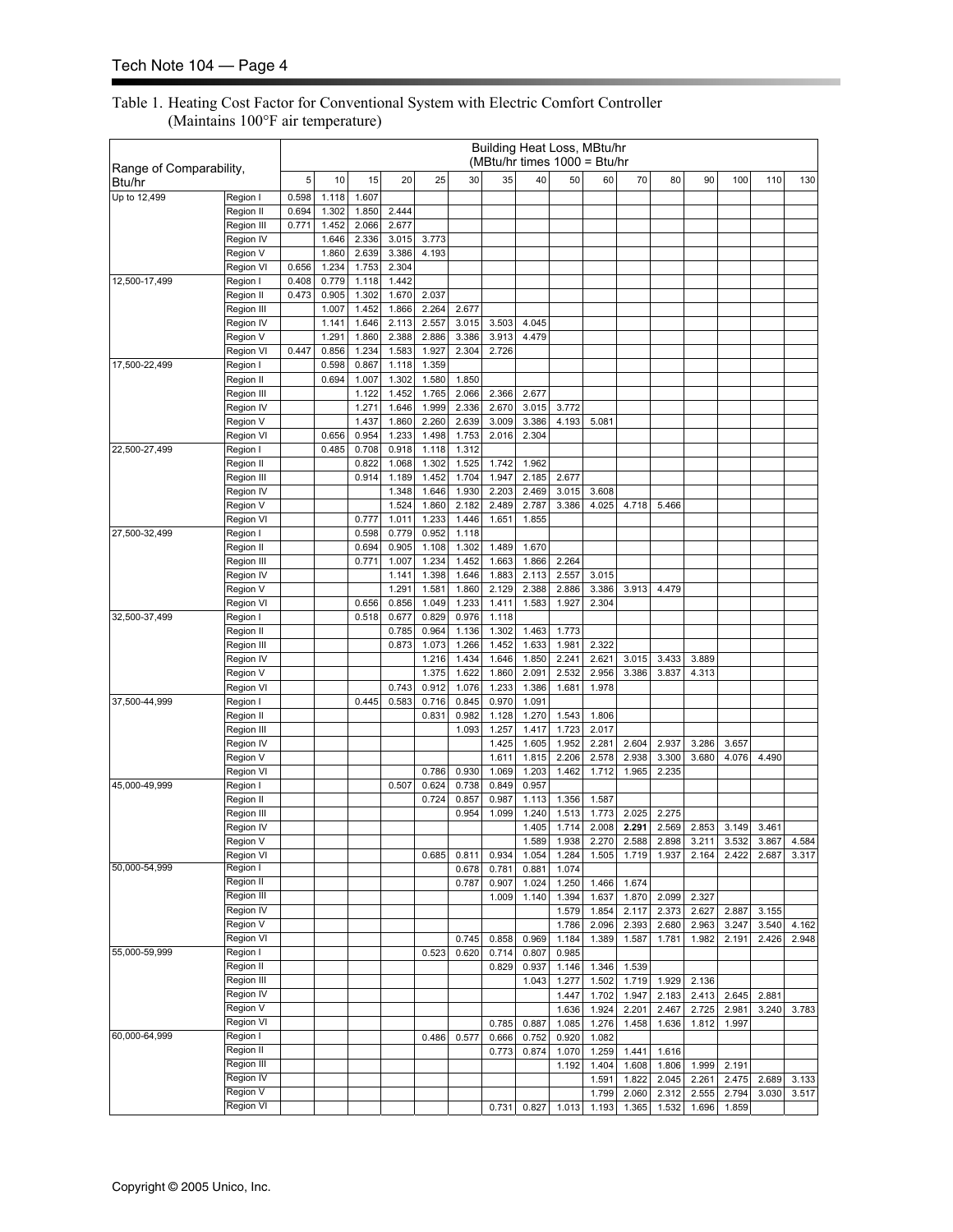#### Table 2. Heating Cost Factor for Unico System

|                                   |                       |                |                |                |                |                |                |                |                | Building Heat Loss, MBtu/hr<br>(MBtu/hr times 1000 = Btu/hr |                |                |                |                |                |       |       |
|-----------------------------------|-----------------------|----------------|----------------|----------------|----------------|----------------|----------------|----------------|----------------|-------------------------------------------------------------|----------------|----------------|----------------|----------------|----------------|-------|-------|
| Range of Comparability,<br>Btu/hr |                       | 5              | 10             | 15             | 20             | 25             | 30             | 35             | 40             | 50                                                          | 60             | 70             | 80             | 90             | 100            | 110   | 130   |
| Up to 12,499                      | Region I              | 0.440          | 0.842          | 1.352          |                |                |                |                |                |                                                             |                |                |                |                |                |       |       |
|                                   | Region II             | 0.463          | 0.876          | 1.388          | 2.038          |                |                |                |                |                                                             |                |                |                |                |                |       |       |
|                                   | Region III            | 0.486          | 0.920          | 1.419          | 2.063          |                |                |                |                |                                                             |                |                |                |                |                |       |       |
|                                   | Region IV             |                | 1.000          | 1.555          | 2.250          | 3.050          |                |                |                |                                                             |                |                |                |                |                |       |       |
|                                   | Region V              |                | 1.145          | 1.767          | 2.495          | 3.308          |                |                |                |                                                             |                |                |                |                |                |       |       |
| 12,500-17,499                     | Region VI<br>Region I | 0.454<br>0.302 | 0.852<br>0.573 | 1.315<br>0.842 | 1.922<br>1.164 |                |                |                |                |                                                             |                |                |                |                |                |       |       |
|                                   | Region II             | 0.318          | 0.601          | 0.876          | 1.194          | 1.585          |                |                |                |                                                             |                |                |                |                |                |       |       |
|                                   | Region III            |                | 0.633          | 0.920          | 1.232          | 1.612          | 2.063          |                |                |                                                             |                |                |                |                |                |       |       |
|                                   | Region IV             |                | 0.682          | 1.000          | 1.355          | 1.766          | 2.250          | 2.776          | 3.323          |                                                             |                |                |                |                |                |       |       |
|                                   | Region V              |                | 0.774          | 1.145          | 1.551          | 1.998          | 2.495          | 3.030          | 3.585          |                                                             |                |                |                |                |                |       |       |
|                                   | Region VI             | 0.311          | 0.590          | 0.852          | 1.149          | 1.500          | 1.922          | 2.339          |                |                                                             |                |                |                |                |                |       |       |
| 17,500-22,499                     | Region I              |                | 0.440          | 0.638          | 0.842          | 1.075          |                |                |                |                                                             |                |                |                |                |                |       |       |
|                                   | Region II             |                | 0.463          | 0.669          | 0.876          | 1.112          | 1.388          |                |                |                                                             |                |                |                |                |                |       |       |
|                                   | Region III            |                |                | 0.704          | 0.920          | 1.152          | 1.419          | 1.718          | 2.063          |                                                             |                |                |                |                |                |       |       |
|                                   | Region IV             |                |                | 0.76           | 1.000          | 1.262          | 1.555          | 1.879          | 2.250          | 3.049                                                       |                |                |                |                |                |       |       |
|                                   | Region V              |                |                | 0.864          | 1.145          | 1.445          | 1.767          | 2.113          | 2.495          | 3.308                                                       | 4.175          |                |                |                |                |       |       |
|                                   | Region VI             |                | 0.454          | 0.657          | 0.852          | 1.064          | 1.315          | 1.606          | 1.922          |                                                             |                |                |                |                |                |       |       |
| 22,500-27,499                     | Region I              |                | 0.358          | 0.520          | 0.677          | 0.842          | 1.029          |                |                |                                                             |                |                |                |                |                |       |       |
|                                   | Region II             |                |                | 0.547          | 0.709          | 0.876          | 1.063          | 1.269          | 1.507          |                                                             |                |                |                |                |                |       |       |
|                                   | Region III            |                |                | 0.575          | 0.747          | 0.920          | 1.103          | 1.303          | 1.535          | 2.063                                                       |                |                |                |                |                |       |       |
|                                   | Region IV             |                |                |                | 0.807          | 1.000          | 1.206          | 1.428          | 1.682          | 2.25                                                        | 2.885          |                |                |                |                |       |       |
|                                   | Region V              |                |                |                | 0.919<br>0.696 | 1.145<br>0.852 | 1.383<br>1.022 | 1.635<br>1.216 | 1.906<br>1.415 | 2.495                                                       | 3.141          | 3.821          | 4.529          |                |                |       |       |
| 27,500-32,499                     | Region VI<br>Region I |                |                | 0.537<br>0.440 | 0.573          | 0.705          | 0.842          |                |                |                                                             |                |                |                |                |                |       |       |
|                                   | Region II             |                |                | 0.463          | 0.601          | 0.736          | 0.876          | 1.030          | 1.194          |                                                             |                |                |                |                |                |       |       |
|                                   | Region III            |                |                | 0.486          | 0.633          | 0.775          | 0.920          | 1.070          | 1.232          | 1.612                                                       |                |                |                |                |                |       |       |
|                                   | Region IV             |                |                |                | 0.682          | 0.839          | 1.000          | 1.169          | 1.355          | 1.766                                                       | 2.250          |                |                |                |                |       |       |
|                                   | Region V              |                |                |                | 0.774          | 0.957          | 1.145          | 1.344          | 1.551          | 1.998                                                       | 2.495          | 3.030          | 3.585          |                |                |       |       |
|                                   | Region VI             |                |                | 0.454          | 0.590          | 0.722          | 0.852          | 0.994          | 1.149          | 1.500                                                       | 1.922          |                |                |                |                |       |       |
| 32,500-37,499                     | Region I              |                |                | 0.382          | 0.498          | 0.610          | 0.725          | 0.842          |                |                                                             |                |                |                |                |                |       |       |
|                                   | Region II             |                |                |                | 0.523          | 0.640          | 0.755          | 0.876          | 1.006          | 1.303                                                       |                |                |                |                |                |       |       |
|                                   | Region III            |                |                |                | 0.550          | 0.674          | 0.796          | 0.920          | 1.047          | 1.336                                                       | 1.668          |                |                |                |                |       |       |
|                                   | Region IV             |                |                |                |                | 0.727          | 0.862          | 1.000          | 1.145          | 1.464                                                       | 1.826          | 2.250          | 2.697          | 3.167          |                |       |       |
|                                   | Region V              |                |                |                |                | 0.826          | 0.984          | 1.145          | 1.315          | 1.671                                                       | 2.064          | 2.495          | 2.951          | 3.426          |                |       |       |
|                                   | Region VI             |                |                |                | 0.514          | 0.628          | 0.741          | 0.852          | 0.974          | 1.244                                                       | 1.561          |                |                |                |                |       |       |
| 37,500-44,999                     | Region I              |                |                | 0.328          | 0.428          | 0.525          | 0.621          | 0.718          | 0.818          |                                                             |                |                |                |                |                |       |       |
|                                   | Region II             |                |                |                |                | 0.552          | 0.65           | 0.749          | 0.851          | 1.075                                                       | 1.335          |                |                |                |                |       |       |
|                                   | Region III            |                |                |                |                |                | 0.685          | 0.789          | 0.893          | 1.115                                                       | 1.367          |                |                |                |                |       |       |
|                                   | Region IV<br>Region V |                |                |                |                |                |                | 0.854          | 0.970          | 1.221                                                       | 1.498          | 1.804          | 2.161          | 2.527          | 2.926          |       |       |
|                                   | Region VI             |                |                |                |                | 0.542          | 0.639          | 0.975<br>0.734 | 1.110<br>0.829 | 1.398<br>1.032                                              | 1.705<br>1.271 | 2.041<br>1.539 | 2.403<br>1.847 | 2.779          | 3.183          | 3.586 |       |
| 45,000-49,999                     | Region I              |                |                |                | 0.375          | 0.461          | 0.544          | 0.627          | 0.711          |                                                             |                |                |                |                |                |       |       |
|                                   | Region II             |                |                |                |                | 0.485          | 0.572          | 0.657          | 0.743          | 0.920                                                       | 1.124          |                |                |                |                |       |       |
|                                   | Region III            |                |                |                |                |                | 0.601          | 0.692          | 0.782          | 0.965                                                       | 1.163          | 1.387          | 1.630          |                |                |       |       |
|                                   | Region IV             |                |                |                |                |                |                |                | 0.847          | 1.053                                                       | 1.276          | 1.52           | 1.786          | 2.092          | 2.402          | 2.744 |       |
|                                   | Region V              |                |                |                |                |                |                |                | 0.966          | 1.207                                                       | 1.460          | 1.729          | 2.020          | 2.332          | 2.652          | 2.998 | 3.705 |
|                                   | Region VI             |                |                |                |                | 0.476          | 0.562          | 0.646          | 0.728          | 0.896                                                       | 1.076          | 1.288          | 1.521          | 1.788          | 2.052          | 2.315 | 2.907 |
| 50,000-54,999                     | Region I              |                |                |                |                |                | 0.497          | 0.572          | 0.647          | 0.803                                                       |                |                |                |                |                |       |       |
|                                   | Region II             |                |                |                |                |                | 0.523          | 0.601          | 0.678          | 0.835                                                       | 1.006          | 1.193          |                |                |                |       |       |
|                                   | Region III            |                |                |                |                |                |                | 0.632          | 0.714          | 0.877                                                       | 1.046          | 1.231          | 1.446          | 1.667          |                |       |       |
|                                   | Region IV             |                |                |                |                |                |                |                |                | 0.952                                                       | 1.144          | 1.354          | 1.584          | 1.825          | 2.108          | 2.389 |       |
|                                   | Region V              |                |                |                |                |                |                |                |                | 1.09                                                        | 1.315          | 1.55           | 1.799          | 2.062          | 2.348          | 2.638 | 3.266 |
|                                   | Region VI             |                |                |                |                |                | 0.513          | 0.59           | 0.666          | 0.815                                                       | 0.973          | 1.148          | 1.338          | 1.56           | 1.801          | 2.041 | 2.514 |
| 55,000-59,999                     | Region I              |                |                |                |                | 0.387          | 0.457          | 0.527          | 0.595          | 0.734                                                       |                |                |                |                |                |       |       |
|                                   | Region II             |                |                |                |                |                |                | 0.553          | 0.624          | 0.765                                                       | 0.912          | 1.079          |                |                |                |       |       |
|                                   | Region III            |                |                |                |                |                |                |                | 0.657          | 0.806                                                       | 0.957          | 1.119          | 1.291          | 1.494          |                | 2.119 |       |
|                                   | Region IV<br>Region V |                |                |                |                |                |                |                |                | 0.873<br>0.997                                              | 1.043<br>1.196 | 1.225<br>1.402 | 1.417<br>1.623 | 1.636<br>1.856 | 1.861<br>2.096 | 2.360 | 2.907 |
|                                   | Region VI             |                |                |                |                |                |                | 0.543          | 0.613          | 0.750                                                       | 0.889          | 1.035          | 1.206          | 1.378          | 1.591          |       |       |
| 60,000-64,999                     | Region I              |                |                |                |                | 0.358          | 0.424          | 0.488          | 0.552          | 0.677                                                       | 0.809          |                |                |                |                |       |       |
|                                   | Region II             |                |                |                |                |                |                | 0.514          | 0.58           | 0.709                                                       | 0.842          | 0.983          | 1.141          |                |                |       |       |
|                                   | Region III            |                |                |                |                |                |                |                |                | 0.747                                                       | 0.884          | 1.024          | 1.181          | 1.349          | 1.535          |       |       |
|                                   | Region IV             |                |                |                |                |                |                |                |                |                                                             | 0.960          | 1.122          | 1.295          | 1.479          | 1.681          | 1.894 | 2.367 |
|                                   | Region V              |                |                |                |                |                |                |                |                |                                                             | 1.099          | 1.288          | 1.483          | 1.685          | 1.906          | 2.128 | 2.616 |
|                                   | Region VI             |                |                |                |                |                |                | 0.504          | 0.569          | 0.696                                                       | 0.821          | 0.954          | 1.094          | 1.255          | 1.414          |       |       |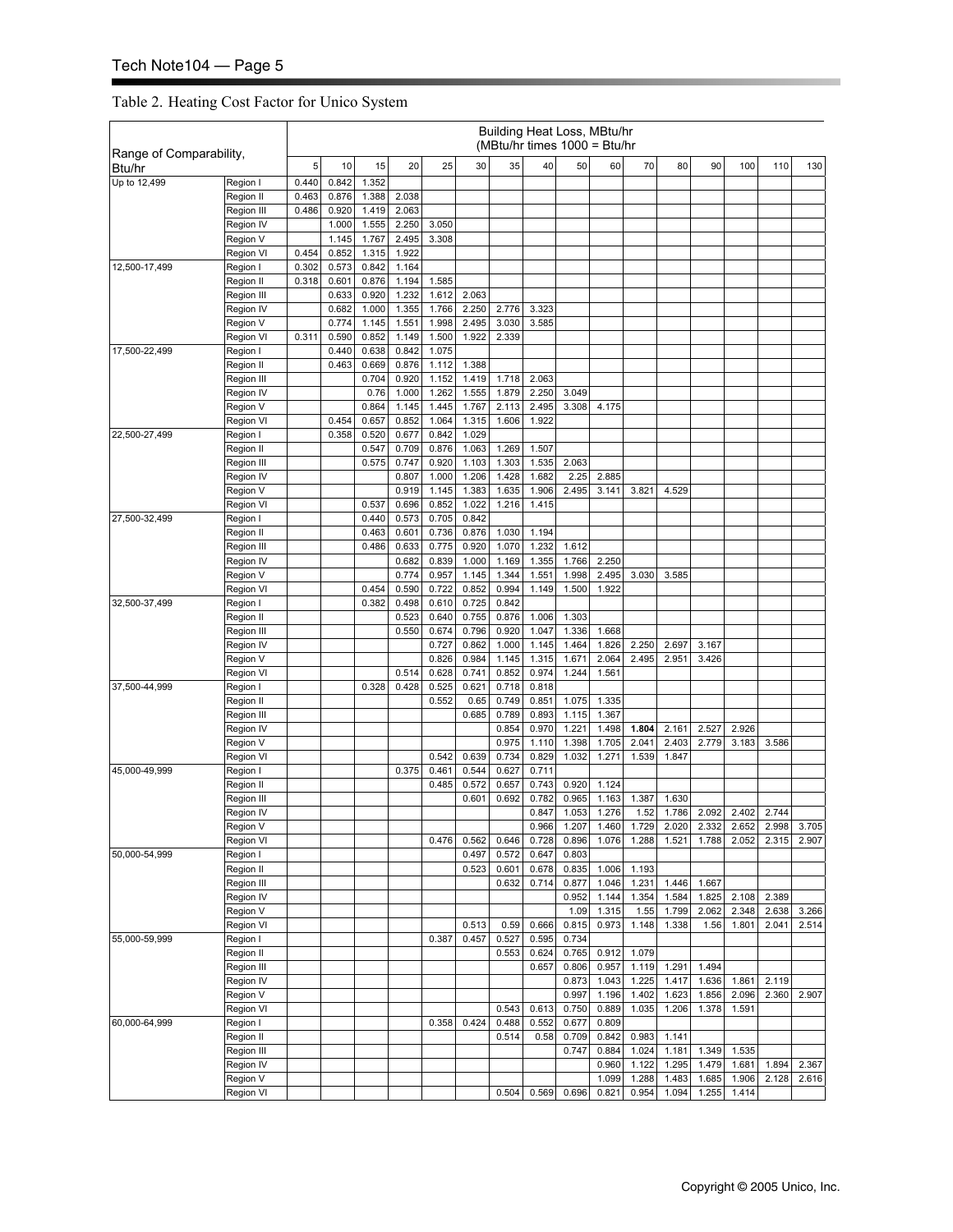#### Table 3. Heating Cost Factor for Conventional System (Reference ONLY. Compares to Table in ARI Unitary Directory)

|                                   |                         |                |                |                |                |                |                |                |                | Building Heat Loss, MBtu/hr<br>(MBtu/hr times $1000 = Btu/hr$ |                |                |                |                |                |       |       |
|-----------------------------------|-------------------------|----------------|----------------|----------------|----------------|----------------|----------------|----------------|----------------|---------------------------------------------------------------|----------------|----------------|----------------|----------------|----------------|-------|-------|
| Range of Comparability,<br>Btu/hr |                         | 5              | 10             | 15             | 20             | 25             | 30             | 35             | 40             | 50                                                            | 60             | 70             | 80             | 90             | 100            | 110   | 130   |
| Up to 12,499                      | Region I                | 0.428          | 0.827          | 1.383          |                |                |                |                |                |                                                               |                |                |                |                |                |       |       |
|                                   | Region II               | 0.453          | 0.863          | 1.421          | 2.169          |                |                |                |                |                                                               |                |                |                |                |                |       |       |
|                                   | Region III              | 0.477          | 0.91           | 1.449          | 2.189          |                |                |                |                |                                                               |                |                |                |                |                |       |       |
|                                   | Region IV               |                | $\mathbf{1}$   | 1.612          | 2.42           | 3.372          |                |                |                |                                                               |                |                |                |                |                |       |       |
|                                   | Region V                |                | 1.171          | 1.87           | 2.721          | 3.69           |                |                |                |                                                               |                |                |                |                |                |       |       |
| 12,500-17,499                     | Region VI<br>Region I   | 0.443<br>0.293 | 0.834<br>0.557 | 1.327<br>0.827 | 2.019<br>1.173 |                |                |                |                |                                                               |                |                |                |                |                |       |       |
|                                   | Region II               | 0.311          | 0.587          | 0.863          | 1.202          | 1.644          |                |                |                |                                                               |                |                |                |                |                |       |       |
|                                   | Region III              |                | 0.621          | 0.91           | 1.241          | 1.666          | 2.189          |                |                |                                                               |                |                |                |                |                |       |       |
|                                   | Region IV               |                | 0.672          | 1              | 1.386          | 1.853          | 2.42           | 3.045          | 3.698          |                                                               |                |                |                |                |                |       |       |
|                                   | Region V                |                | 0.774          | 1.171          | 1.624          | 2.138          | 2.721          | 3.358          | 4.021          |                                                               |                |                |                |                |                |       |       |
|                                   | Region VI               | 0.303          | 0.575          | 0.834          | 1.145          | 1.533          | 2.019          | 2.498          |                |                                                               |                |                |                |                |                |       |       |
| 17,500-22,499                     | Region I                |                | 0.428          | 0.621          | 0.827          | 1.075          |                |                |                |                                                               |                |                |                |                |                |       |       |
|                                   | Region II               |                | 0.453          | 0.653          | 0.863          | 1.114          | 1.421          |                |                |                                                               |                |                |                |                |                |       |       |
|                                   | Region III              |                |                | 0.692          | 0.91           | 1.154          | 1.449          | 1.788          | 2.189          |                                                               |                |                |                |                |                |       |       |
|                                   | Region IV               |                |                | 0.751          | 1              | 1.284          | 1.612          | 1.984          | 2.42           | 3.372                                                         |                |                |                |                |                |       |       |
|                                   | Region V                |                |                | 0.869          | 1.171          | 1.503          | 1.87           | 2.27           | 2.721          | 3.689                                                         | 4.733          |                |                |                |                |       |       |
|                                   | Region VI               |                | 0.443          | 0.64           | 0.834          | 1.053          | 1.327          | 1.655          | 2.019          |                                                               |                |                |                |                |                |       |       |
| 22,500-27,499                     | Region I                |                | 0.348          | 0.505          | 0.659          | 0.827          | 1.026          |                |                |                                                               |                |                |                |                |                |       |       |
|                                   | Region II               |                |                | 0.534          | 0.694          | 0.863          | 1.061          | 1.287          | 1.555          |                                                               |                |                |                |                |                |       |       |
|                                   | Region III              |                |                | 0.563          | 0.734          | 0.91           | 1.102          | 1.318          | 1.58           | 2.189                                                         |                |                |                |                |                |       |       |
|                                   | Region IV               |                |                |                | 0.798<br>0.927 | 1              | 1.222<br>1.434 | 1.467          | 1.757          | 2.42<br>2.721                                                 | 3.175          |                |                |                |                |       |       |
|                                   | Region V<br>Region VI   |                |                | 0.523          | 0.679          | 1.171<br>0.834 | 1.009          | 1.719<br>1.218 | 2.031<br>1.436 |                                                               | 3.49           | 4.306          | 5.159          |                |                |       |       |
| 27,500-32,499                     | Region I                |                |                | 0.428          | 0.557          | 0.687          | 0.827          |                |                |                                                               |                |                |                |                |                |       |       |
|                                   | Region II               |                |                | 0.453          | 0.587          | 0.721          | 0.863          | 1.025          | 1.202          |                                                               |                |                |                |                |                |       |       |
|                                   | Region III              |                |                | 0.477          | 0.621          | 0.763          | 0.91           | 1.067          | 1.241          | 1.666                                                         |                |                |                |                |                |       |       |
|                                   | Region IV               |                |                |                | 0.672          | 0.832          | $\mathbf{1}$   | 1.181          | 1.386          | 1.853                                                         | 2.42           |                |                |                |                |       |       |
|                                   | Region V                |                |                |                | 0.774          | 0.967          | 1.171          | 1.39           | 1.624          | 2.138                                                         | 2.721          | 3.358          | 4.021          |                |                |       |       |
|                                   | Region VI               |                |                | 0.443          | 0.575          | 0.704          | 0.834          | 0.98           | 1.145          | 1.533                                                         | 2.019          |                |                |                |                |       |       |
| 32,500-37,499                     | Region I                |                |                | 0.371          | 0.483          | 0.594          | 0.708          | 0.827          |                |                                                               |                |                |                |                |                |       |       |
|                                   | Region II               |                |                |                | 0.511          | 0.625          | 0.739          | 0.863          | 0.999          | 1.325                                                         |                |                |                |                |                |       |       |
|                                   | Region III              |                |                |                | 0.539          | 0.661          | 0.783          | 0.91           | 1.042          | 1.356                                                         | 1.73           |                |                |                |                |       |       |
|                                   | Region IV               |                |                |                |                | 0.717          | 0.856          | $\mathbf{1}$   | 1.155          | 1.508                                                         | 1.922          | 2.42           | 2.951          | 3.511          |                |       |       |
|                                   | Region V                |                |                |                |                | 0.828          | 0.996          | 1.171          | 1.359          | 1.76                                                          | 2.214          | 2.721          | 3.263          | 3.831          |                |       |       |
|                                   | Region VI               |                |                |                | 0.501          | 0.613          | 0.723          | 0.834          | 0.959          | 1.249                                                         | 1.603          |                |                |                |                |       |       |
| 37,500-44,999                     | Region I                |                |                | 0.319          | 0.417          | 0.511          | 0.605          | 0.702          | 0.804          |                                                               |                |                |                |                |                |       |       |
|                                   | Region II               |                |                |                |                | 0.54           | 0.637          | 0.734          | 0.838          | 1.076                                                         | 1.364          |                |                |                |                |       |       |
|                                   | Region III              |                |                |                |                |                | 0.674          | 0.778          | 0.884          | 1.117                                                         | 1.393          |                |                |                |                |       |       |
|                                   | Region IV<br>Region V   |                |                |                |                |                |                | 0.849<br>0.988 | 0.97<br>1.135  | 1.24<br>1.453                                                 | 1.55<br>1.802  | 1.901<br>2.191 | 2.321<br>2.618 | 2.754<br>3.063 | 3.231<br>3.548 | 4.031 |       |
|                                   | Region VI               |                |                |                |                | 0.529          | 0.624          | 0.718          | 0.812          | 1.022                                                         | 1.281          | 1.582          | 1.936          |                |                |       |       |
| 45,000-49,999                     | Region I                |                |                |                | 0.363          | 0.446          | 0.527          | 0.608          | 0.692          |                                                               |                |                |                |                |                |       |       |
|                                   | Region II               |                |                |                |                | 0.472          | 0.557          | 0.64           | 0.724          | 0.905                                                         | 1.123          |                |                |                |                |       |       |
|                                   | Region III              |                |                |                |                |                | 0.588          | 0.677          | 0.767          | 0.953                                                         | 1.163          | 1.408          | 1.681          |                |                |       |       |
|                                   | Region IV               |                |                |                |                |                |                |                | 0.837          | 1.053                                                         | 1.294          | 1.567          | 1.87           | 2.227          | 2.591          | 2.996 |       |
|                                   | Region V                |                |                |                |                |                |                |                | 0.974          | 1.235                                                         | 1.516          | 1.82           | 2.156          | 2.52           | 2.896          | 3.307 | 4.152 |
|                                   | Region VI               |                |                |                |                | 0.462          | 0.546          | 0.627          | 0.708          | 0.876                                                         | 1.063          | 1.292          | 1.552          | 1.858          | 2.161          | 2.462 | 3.155 |
| 50,000-54,999                     | Region I                |                |                |                |                |                | 0.484          | 0.558          | 0.631          | 0.789                                                         |                |                |                |                |                |       |       |
|                                   | Region II               |                |                |                |                |                | 0.512          | 0.589          | 0.665          | 0.823                                                         | 1.001          | 1.205          |                |                |                |       |       |
|                                   | Region III              |                |                |                |                |                |                | 0.622          | 0.703          | 0.868                                                         | 1.044          | 1.243          | 1.484          | 1.734          |                |       |       |
|                                   | Region IV               |                |                |                |                |                |                |                |                | 0.952                                                         | 1.157          | 1.389          | 1.65           | 1.926          | 2.259          | 2.591 |       |
|                                   | Region V                |                |                |                |                |                |                |                |                | 1.114                                                         | 1.362          | 1.627          | 1.913          | 2.218          | 2.555          | 2.898 | 3.65  |
|                                   | Region VI               |                |                |                |                |                | 0.502          | 0.577          | 0.651          | 0.799                                                         | 0.961          | 1.147          | 1.355          | 1.607          | 1.885          | 2.161 | 2.708 |
| 55,000-59,999                     | Region I                |                |                |                |                | 0.375          | 0.443          | 0.51           | 0.577          | 0.715                                                         |                |                |                |                |                |       |       |
|                                   | Region II               |                |                |                |                |                |                | 0.539          | 0.608          | 0.746                                                         | 0.897          | 1.075          |                |                |                |       |       |
|                                   | Region III<br>Region IV |                |                |                |                |                |                |                | 0.643          | 0.791<br>0.865                                                | 0.945<br>1.043 | 1.116<br>1.239 | 1.301<br>1.451 | 1.528<br>1.7   | 1.958          | 2.26  |       |
|                                   | Region V                |                |                |                |                |                |                |                |                | 1.008                                                         | 1.224          | 1.451          | 1.7            | 1.968          | 2.245          | 2.554 | 3.201 |
|                                   | Region VI               |                |                |                |                |                |                | 0.528          | 0.596          | 0.73                                                          | 0.869          | 1.02           | 1.204          | 1.392          | 1.633          |       |       |
| 60,000-64,999                     | Region I                |                |                |                |                | 0.349          | 0.413          | 0.476          | 0.537          | 0.661                                                         | 0.795          |                |                |                |                |       |       |
|                                   | Region II               |                |                |                |                |                |                | 0.503          | 0.567          | 0.695                                                         | 0.83           | 0.977          | 1.148          |                |                |       |       |
|                                   | Region III              |                |                |                |                |                |                |                |                | 0.736                                                         | 0.875          | 1.02           | 1.188          | 1.374          | 1.583          |       |       |
|                                   | Region IV               |                |                |                |                |                |                |                |                |                                                               | 0.96           | 1.133          | 1.324          | 1.529          | 1.761          | 2.007 | 2.565 |
|                                   | Region V                |                |                |                |                |                |                |                |                |                                                               | 1.123          | 1.332          | 1.55           | 1.78           | 2.036          | 2.293 | 2.871 |
|                                   | Region VI               |                |                |                |                |                |                | 0.493          | 0.556          | 0.68                                                          | 0.805          | 0.941          | 1.089          | 1.265          | 1.439          |       |       |